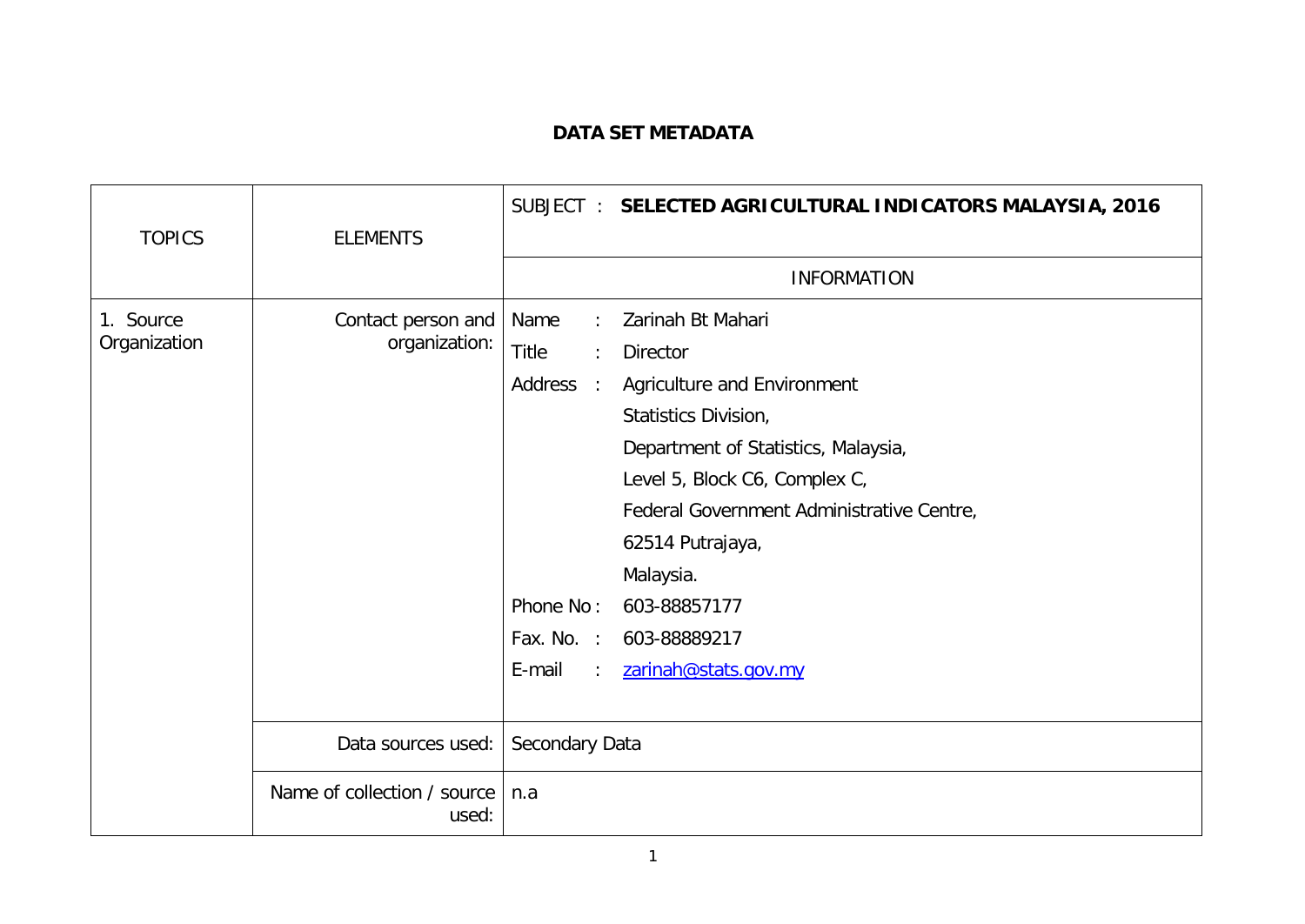| Objective of collection /<br>source used: | Input for Selected Agricultural indicators                                                                                                                                                                                                                                                                                                                                                                                                                                                                                                                                                                                                                                                                                    |
|-------------------------------------------|-------------------------------------------------------------------------------------------------------------------------------------------------------------------------------------------------------------------------------------------------------------------------------------------------------------------------------------------------------------------------------------------------------------------------------------------------------------------------------------------------------------------------------------------------------------------------------------------------------------------------------------------------------------------------------------------------------------------------------|
| Type of respondent:                       | n.a                                                                                                                                                                                                                                                                                                                                                                                                                                                                                                                                                                                                                                                                                                                           |
| Direct source:                            | Secondary data from other organizations/agencies:<br>i.<br>- Ministry of Agriculture & Agro-Based Industry Malaysia (MOA)<br>- Ministry of Home Affairs (MOHA)<br>Department of Veterinary Services (DVS)<br>$\overline{\phantom{0}}$<br>Food and Agriculture Organization of the United Nations Statistical Database<br>$\overline{\phantom{0}}$<br>(FOASTAT)<br>- Asian Food Security Information System (AFSIS)<br>ii. Other Divisions in the Department of Statistics:<br>- National Accounts Statistics Division<br>Manpower and Social Statistics Division<br><b>Economic Indicators Division</b><br>Industrial Production and Construction Statistics Division<br>- Prices, Income and Expenditure Statistics Division |
| Source periodicity:                       | Annually                                                                                                                                                                                                                                                                                                                                                                                                                                                                                                                                                                                                                                                                                                                      |
| Source metadata:                          | Central depository                                                                                                                                                                                                                                                                                                                                                                                                                                                                                                                                                                                                                                                                                                            |
|                                           | Date last input received   End of October after reference year                                                                                                                                                                                                                                                                                                                                                                                                                                                                                                                                                                                                                                                                |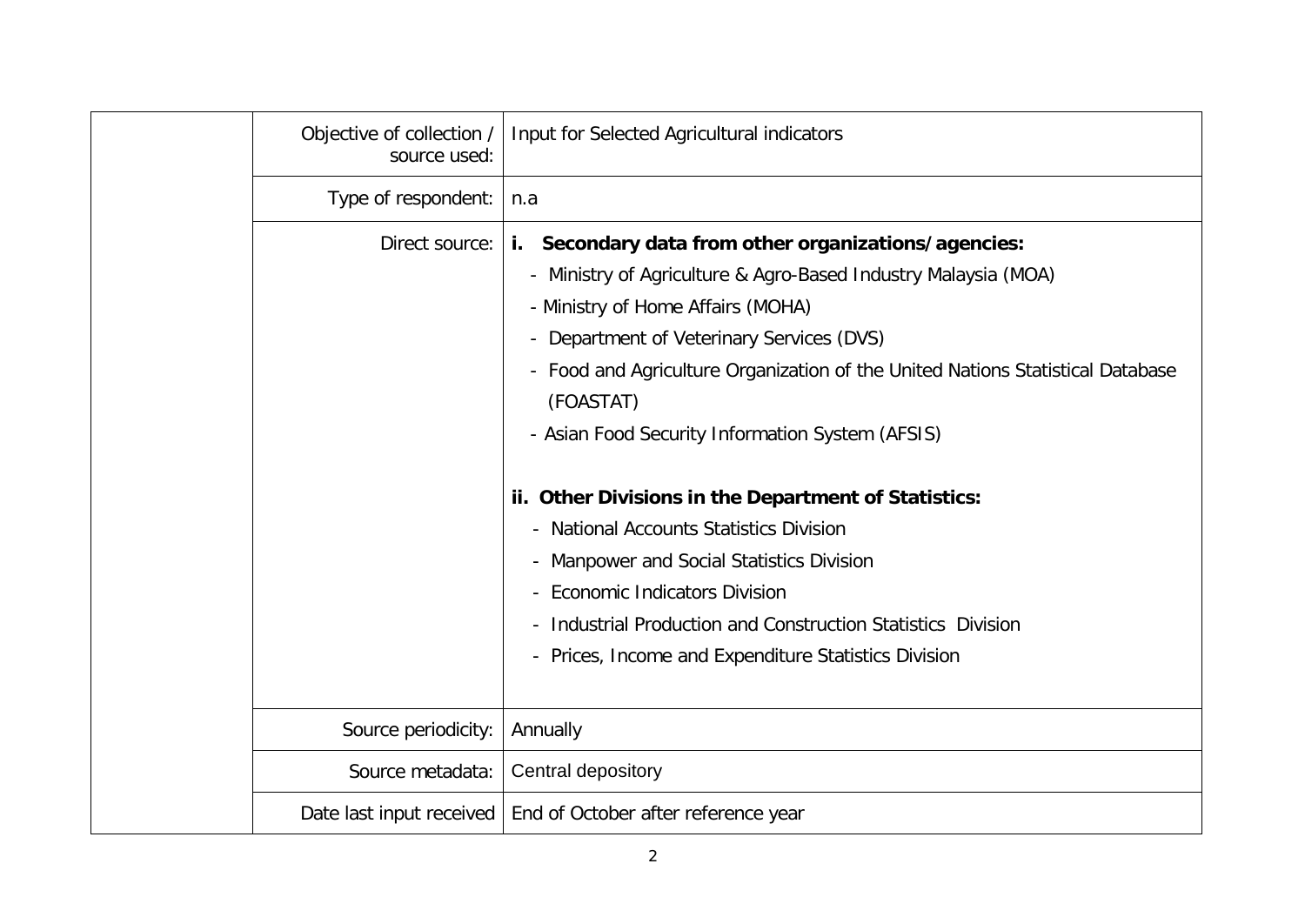|                                             | from source:                                                                           |                                                                                                                                                                                                                                                                                                                                         |
|---------------------------------------------|----------------------------------------------------------------------------------------|-----------------------------------------------------------------------------------------------------------------------------------------------------------------------------------------------------------------------------------------------------------------------------------------------------------------------------------------|
| 2. Data<br>Characteristic<br>and Collection | Forms or questionnaires<br>used:                                                       | n.a                                                                                                                                                                                                                                                                                                                                     |
|                                             | Rules for data<br>collection/entry:                                                    | n.a                                                                                                                                                                                                                                                                                                                                     |
|                                             | Method of data capture:                                                                | n.a                                                                                                                                                                                                                                                                                                                                     |
|                                             | List of data elements, the<br>range of their possible<br>values, and their definitions | Economy of Agriculture Sector<br>İ.<br>ii.<br><b>Employment in Agriculture Sector</b><br>iii.<br>Production<br>Production of Agro-Based Industries<br>iv.<br>External Trade for Agriculture Sector<br>V.<br>Area of Crops<br>vi.<br>Number of Livestock<br>vii.<br><b>International Comparisons</b><br>viii.<br>Other Indicators<br>ix. |
|                                             | Eligibility criteria:                                                                  | n.a                                                                                                                                                                                                                                                                                                                                     |
|                                             | Universe definitions:                                                                  | n.a                                                                                                                                                                                                                                                                                                                                     |
|                                             | Periodicity:                                                                           | Annually                                                                                                                                                                                                                                                                                                                                |
|                                             | Reference period:                                                                      | Calendar Year                                                                                                                                                                                                                                                                                                                           |
|                                             | Base period:                                                                           | n.a                                                                                                                                                                                                                                                                                                                                     |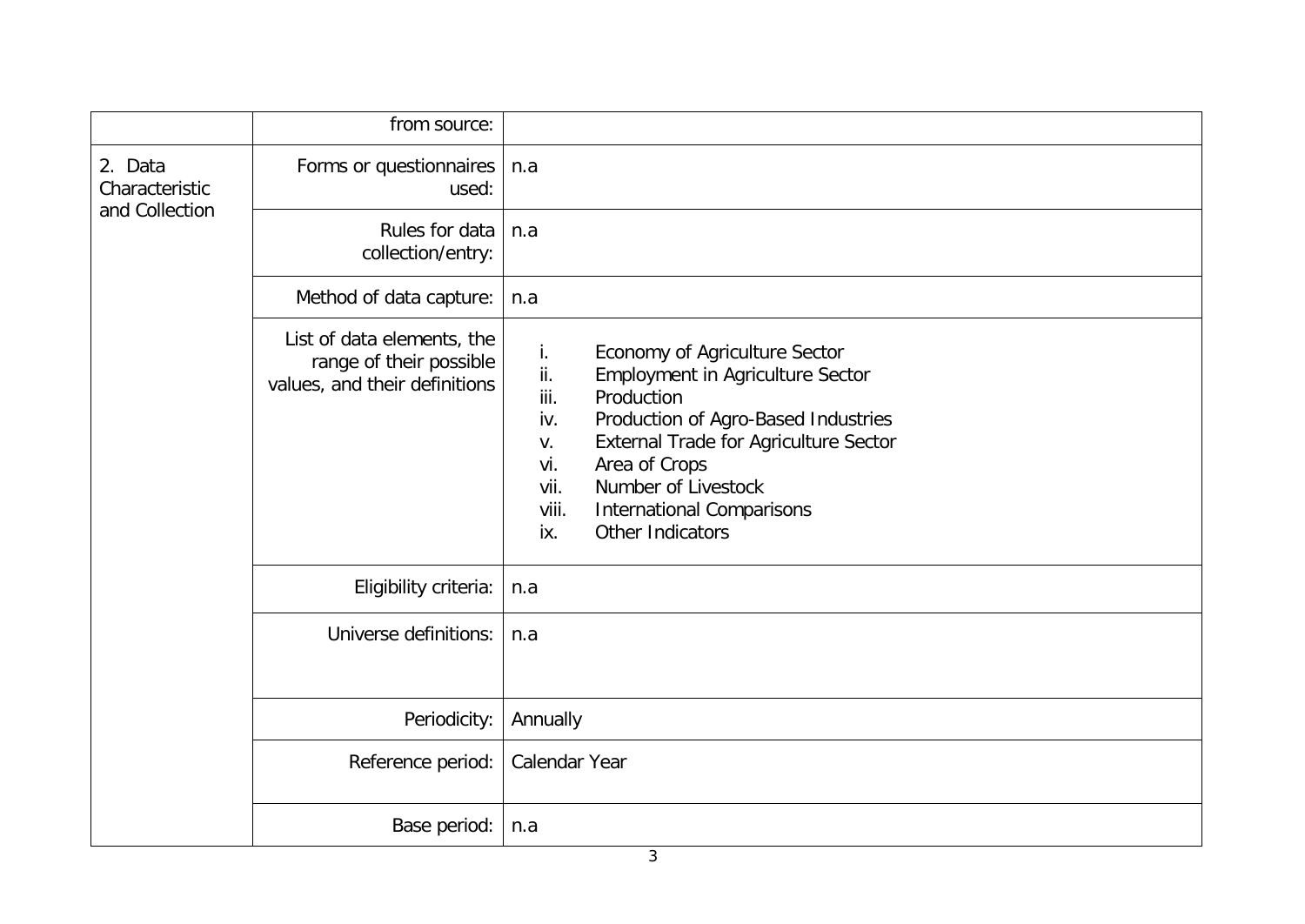|                                                          | Date last updated:                                    | 2011     |
|----------------------------------------------------------|-------------------------------------------------------|----------|
|                                                          | Link to release calendar:                             | n.a      |
|                                                          | Other data characteristics<br>and collection:         | n.a      |
| 3. Survey Design                                         | Methods used/Method of<br>Collection:                 | n.a      |
|                                                          | Sampling frame:                                       | n.a      |
|                                                          | Determination of sample<br>size:                      | n.a      |
|                                                          | Sampling unit:                                        | n.a      |
|                                                          | Method of estimating<br>sampling variances:           | n.a      |
|                                                          | Disposition of sample cases:                          | n.a      |
|                                                          | Sampling design:                                      | n.a      |
| 4. Statistical<br>Population and<br>Scope of the<br>Data | Statistical population:                               | n.a      |
|                                                          | Geographical coverage:                                | Malaysia |
|                                                          | Definition of geographic<br>components and hierarchy: | n.a      |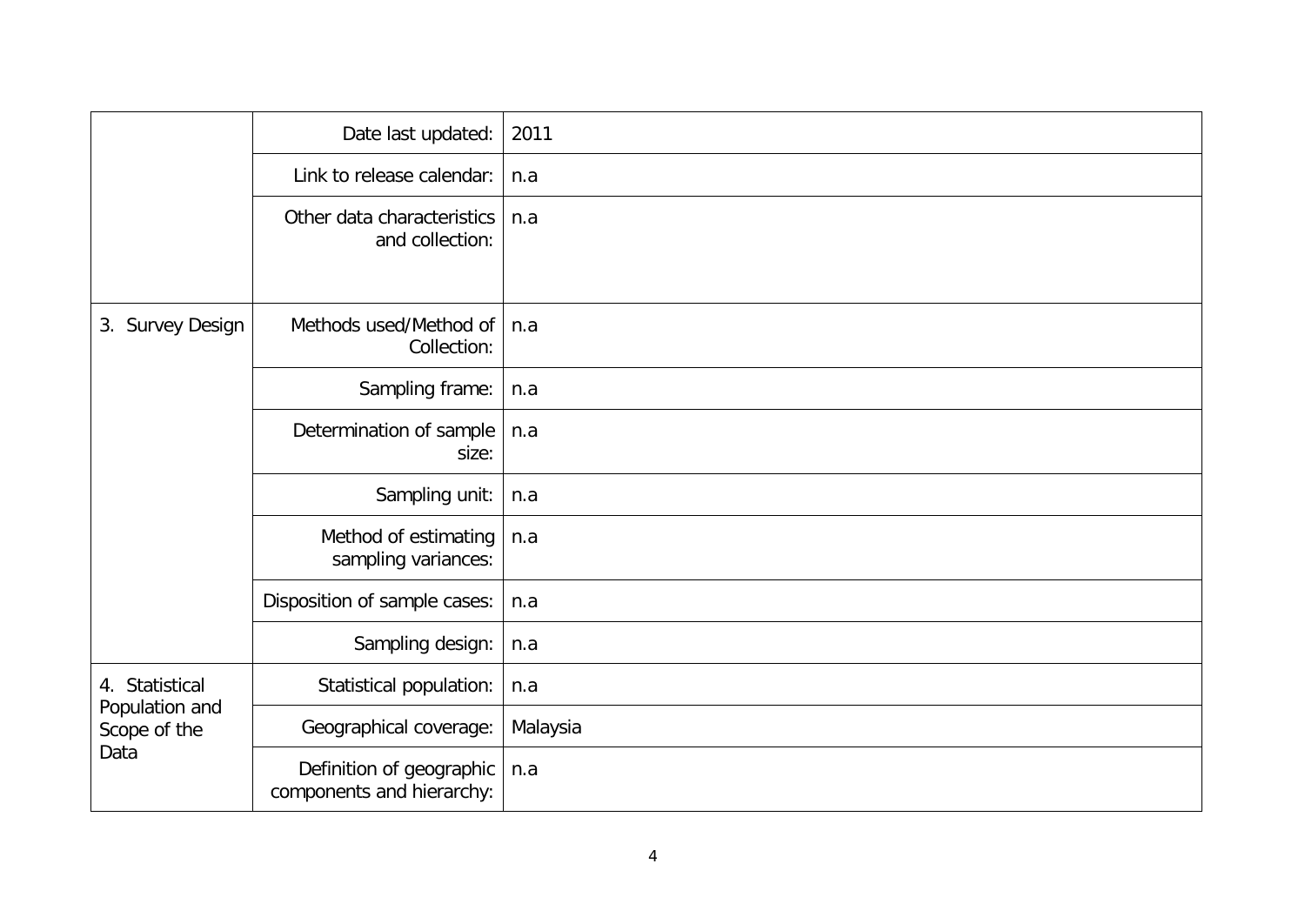|                                                           | History of changes in<br>geographic boundaries: | n.a                                                              |
|-----------------------------------------------------------|-------------------------------------------------|------------------------------------------------------------------|
|                                                           | Maps:                                           | n.a                                                              |
|                                                           | Sector coverage:                                | Agriculture - Crops, Livestock and Fisheries                     |
|                                                           | Institutional coverage:                         | n.a                                                              |
|                                                           | Item coverage                                   | n.a                                                              |
|                                                           | Population coverage:                            | n.a                                                              |
|                                                           | Product coverage:                               | n.a                                                              |
|                                                           | Other coverage:                                 | n.a                                                              |
| 5. Statistical<br>Concepts and<br>Classifications<br>Used | Key statistical concepts<br>used:               | n.a                                                              |
|                                                           | <b>Classifications used:</b>                    | Malaysia Standard Industrial classification (MSIC) 2008, Ver.1.0 |
| 6. Statistical<br>Computation and<br><b>Dissemination</b> | Aggregation and<br>consolidation:               | National level                                                   |
|                                                           | Estimation:                                     | n.a                                                              |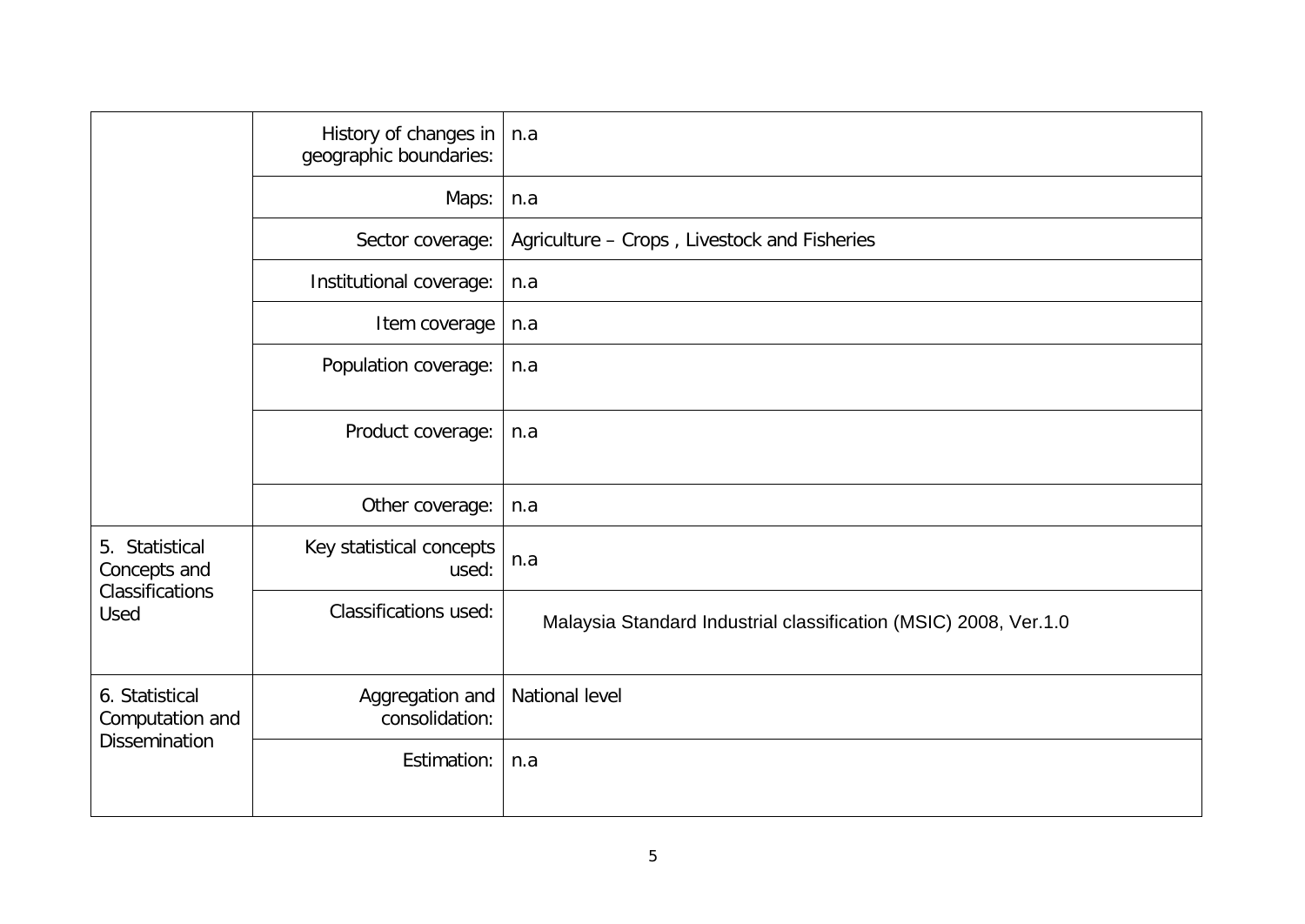|                  | Imputation:                           | n.a                                                                                                |
|------------------|---------------------------------------|----------------------------------------------------------------------------------------------------|
|                  | Transformations:                      | n.a                                                                                                |
|                  | Validation:                           | n.a                                                                                                |
|                  | Index type:                           | n.a                                                                                                |
|                  | Weights:                              | n.a                                                                                                |
|                  | Seasonal adjustment:                  | n.a                                                                                                |
|                  | Other computation and<br>adjustments: | n.a                                                                                                |
|                  | <b>Dissemination formats:</b>         | Publication printed and free download                                                              |
| 7. Other Aspects | Recommended uses and<br>limitations:  | n.a                                                                                                |
|                  | Statistical precision:                | n.a                                                                                                |
|                  | Non sampling errors:                  | n.a                                                                                                |
|                  | History:                              | i. First Publication (Limited Edition)                                                             |
|                  |                                       | Selected Indicators for Agriculture and Crops (2005-2009)                                          |
|                  |                                       | <b>Second Publication</b><br>ii.<br>Selected Indicators for Agriculture and Crops (2006-2010)-2011 |
|                  |                                       | iii. Third Publication<br>Selected Indicators for Agriculture and Crops (2007-2011)-2012           |